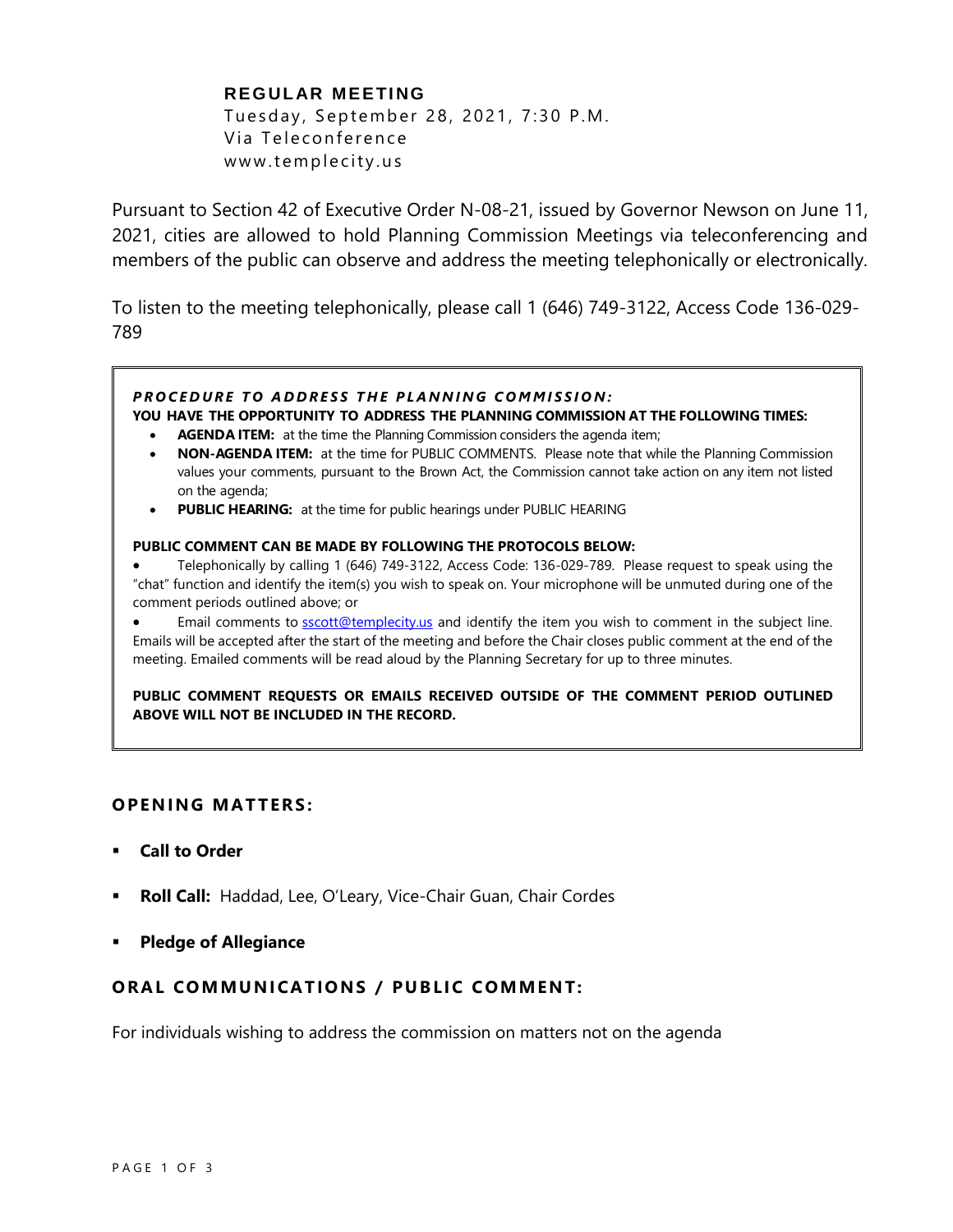# **CONSENT CA LENDAR:**

All Consent Calendar items may be approved in a single motion as recommended unless removed for further discussion. If members of the Planning Commission or persons in the audience wish to discuss any matters listed on the Consent Calendar, please address them at this time.

**1.** [Planning Commission Minutes of August 24, 2021.](https://www.ci.temple-city.ca.us/DocumentCenter/View/16791/PCM-8-24-Minutes)

# **PUBLIC HEARINGS ITEMS:**

- **2.** PL 21-2960 A request for a conditional use permit to establish a business offering performing arts classes in the Downtown Core (DC) commercial district. The applicant is requesting to teach acting, dance, and music classes for up to 30 youths, at one time.
	- Address: 9657 Las Tunas Drive
	- Recommendation: Adopt the attached resolution finding that the project is exempt from CEQA and approving File PL 21-2960 subject to the proposed conditions of approval.

Link to **Staff Report.** 

Project Planner: Adam Gulick agulick@templecity.us

# **3. COMMUNI TY DE VELOPM ENT DI RE CTOR'S R EPORT**

## **4. COMMEN TS F ROM COMM ISSIONE RS**

## **ADJOU RNMENT:**

**5.** Adjourn to a Special Joint Study Session between the City Council and Planning Commission Meeting on Tuesday, October 5, 2021 at 6:00 p.m.

If you wish to appeal any decision of the Planning Commission, you must do so within 15 days of the Planning Commission action. Please contact the Community Development Department for information regarding the appeal process.

If you challenge any action of the Planning Commission in court, you may be limited to raising only those issues you or someone else raised at the public hearing described in this notice, or in written correspondence delivered to the Planning Commission at, or prior to, the public hearing.

A copy of the Planning Commission agenda packet, staff reports and supporting documents and any materials related to an item on this Agenda submitted to the Planning Commission after distribution of the agenda packet are available for review by the public in the Community Development